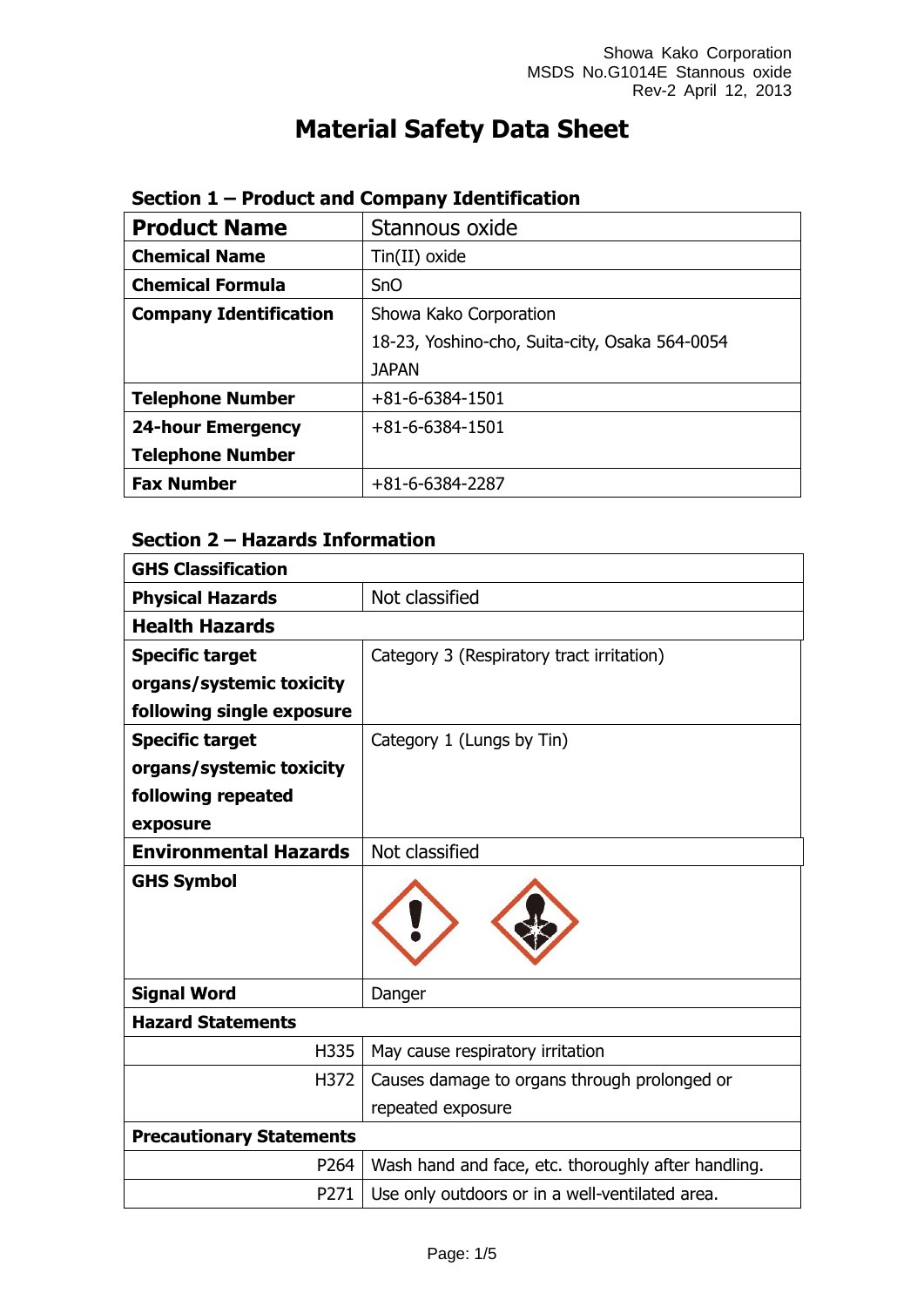#### Showa Kako Corporation MSDS No.G1014E Stannous oxide Rev-2 April 12, 2013

| P260                       | Do not breathe dust/fume/gas/mist/vapors/spray           |  |
|----------------------------|----------------------------------------------------------|--|
| P270                       | Do not eat, drink or smoke when using this product.      |  |
| <b>Response Statements</b> |                                                          |  |
| P312                       | Call a POISON CENTER or doctor/physician if you feel     |  |
|                            | unwell.                                                  |  |
| P304+P340                  | IF INHALED: Remove victim to fresh air and keep at rest  |  |
|                            | in a position comfortable for breathing                  |  |
| P314                       | Get medical advice/ attention if you feel unwell.        |  |
| <b>Storage Statements</b>  |                                                          |  |
| P403+P233                  | Store in a well-ventilated place. Keep container tightly |  |
|                            | closed.                                                  |  |
| P405                       | Store locked up.                                         |  |
| <b>Disposal Statements</b> |                                                          |  |
| P501                       | Dispose of contents/ container through a waste           |  |
|                            | management company authorized by the local               |  |
|                            | government.                                              |  |

#### **Section 3 – Composition and Information on Ingredients**

| <b>Substance/Mixture</b> | Substance      |
|--------------------------|----------------|
| <b>Chemical Name</b>     | Stannous oxide |
| $CAS \#$                 | 21651-19-4     |
| <b>Percent</b>           | 92.0% min.     |

#### **Section 4 – First Aid Measures**

| <b>Eyes</b>       | Immediately flush eyes with copious amounts of water for at least     |
|-------------------|-----------------------------------------------------------------------|
|                   | 15 minutes, occasionally lifting the upper and lower eyelids.         |
|                   | Consult with ophthalmologist.                                         |
| <b>Skin</b>       | Immediately flush skin with copious amounts of water for at least     |
|                   | 15 minutes.                                                           |
| <b>Ingestion</b>  | Wash out mouth with water. Induce vomiting. Call a physician.         |
| <b>Inhalation</b> | Remove to fresh air. If not breathing give artificial respiration. If |
|                   | breathing is difficult, give oxygen. Call a physician if necessary.   |

## **Section 5 – Fire Fighting Measures**

| <b>Flash Point</b>      |              | No data found                       |
|-------------------------|--------------|-------------------------------------|
| <b>Autoignition</b>     |              | <b>None</b>                         |
| <b>Explosion Limits</b> | Lower        | No data found                       |
|                         | <b>Upper</b> | No data found                       |
| <b>Extinguish Media</b> |              | Water, powder, carbon dioxide, foam |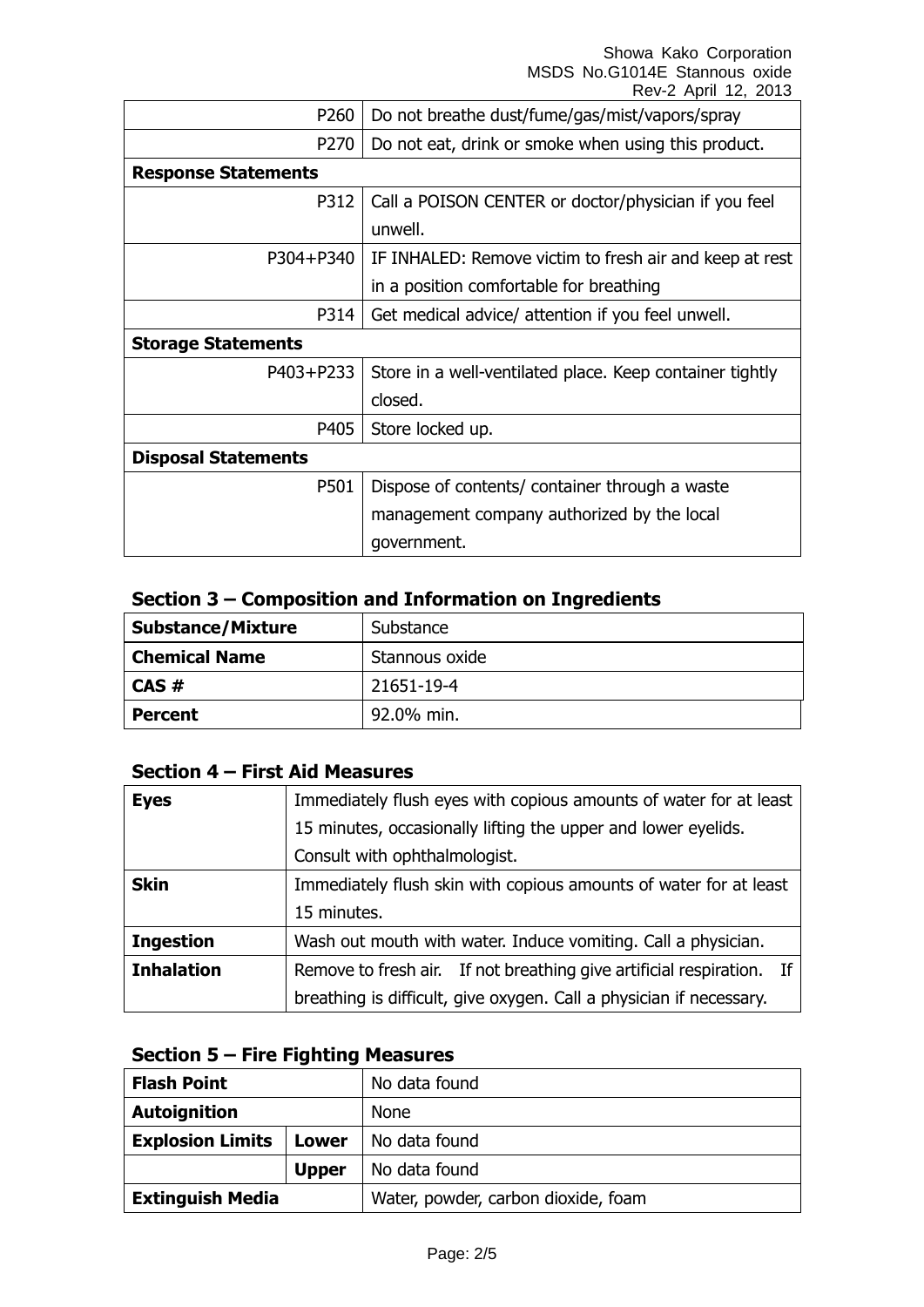| <b>Firefighting Instructions</b> | Avoid non-firefighting equipped personnel to enter. |
|----------------------------------|-----------------------------------------------------|
|                                  | Extinguish upwind from the fire wearing appropriate |
|                                  | protective gear.                                    |

#### **Section 6 – Accidental Release Measures**

| <b>Spills/Leaks</b> | Evacuate area. Wear self-contained breathing apparatus, rubber   |
|---------------------|------------------------------------------------------------------|
|                     | boots and heavy rubber gloves. Sweep up, place in a bag and hold |
|                     | for waste disposal. Avoid raising dust. Ventilator area and wash |
|                     | spill site after material pickup is complete.                    |

### **Section 7 – Handling and Storage**

| <b>Handling</b> | Wear appropriate protective gear. Do not contact with eyes, skin   |
|-----------------|--------------------------------------------------------------------|
|                 | and on clothing. Do not inhale. Handle with care. Wash mouth and   |
|                 | hand after handling the material.                                  |
| <b>Storage</b>  | The product is so easy to be oxidized by oxygen, water, moisture,  |
|                 | etc. to perform vacuum. Keep container tightly closed. Avoid such  |
|                 | conditions as direct sunlight, high temperature, high humidity and |
|                 | high piling. Store indoor.                                         |

#### **Section 8 – Exposure Controls, Personal Protection**

| <b>Engineering</b>                   | Facilities storing or utilizing the material should be equipped with |
|--------------------------------------|----------------------------------------------------------------------|
| <b>Controls</b>                      | an eye wash facilities and a safety shower. Use adequate             |
|                                      | ventilation to keep airborne concentrations low.                     |
| <b>Exposure Limits</b>               | No data found                                                        |
| <b>Personal Protective Equipment</b> |                                                                      |
| <b>Eyes</b>                          | Safety goggles                                                       |
| <b>Skin</b>                          | Rubber gloves                                                        |
| <b>Clothing</b>                      | Protective clothing and rubber boots                                 |
| <b>Respirators</b>                   | Anti-dust mask                                                       |

## **Section 9 – Physical and Chemical Properties**

| <b>Physical State</b> | Crystalline powder |
|-----------------------|--------------------|
| <b>Appearance</b>     | <b>Black</b>       |
| <b>Odor</b>           | <b>Odorless</b>    |
| <b>Boiling Point</b>  | No data found      |
| <b>Melting Point</b>  | No data found      |
| <b>Flash Point</b>    | No data found      |
| <b>Autoignition</b>   | <b>None</b>        |
| <b>Explosibility</b>  | <b>None</b>        |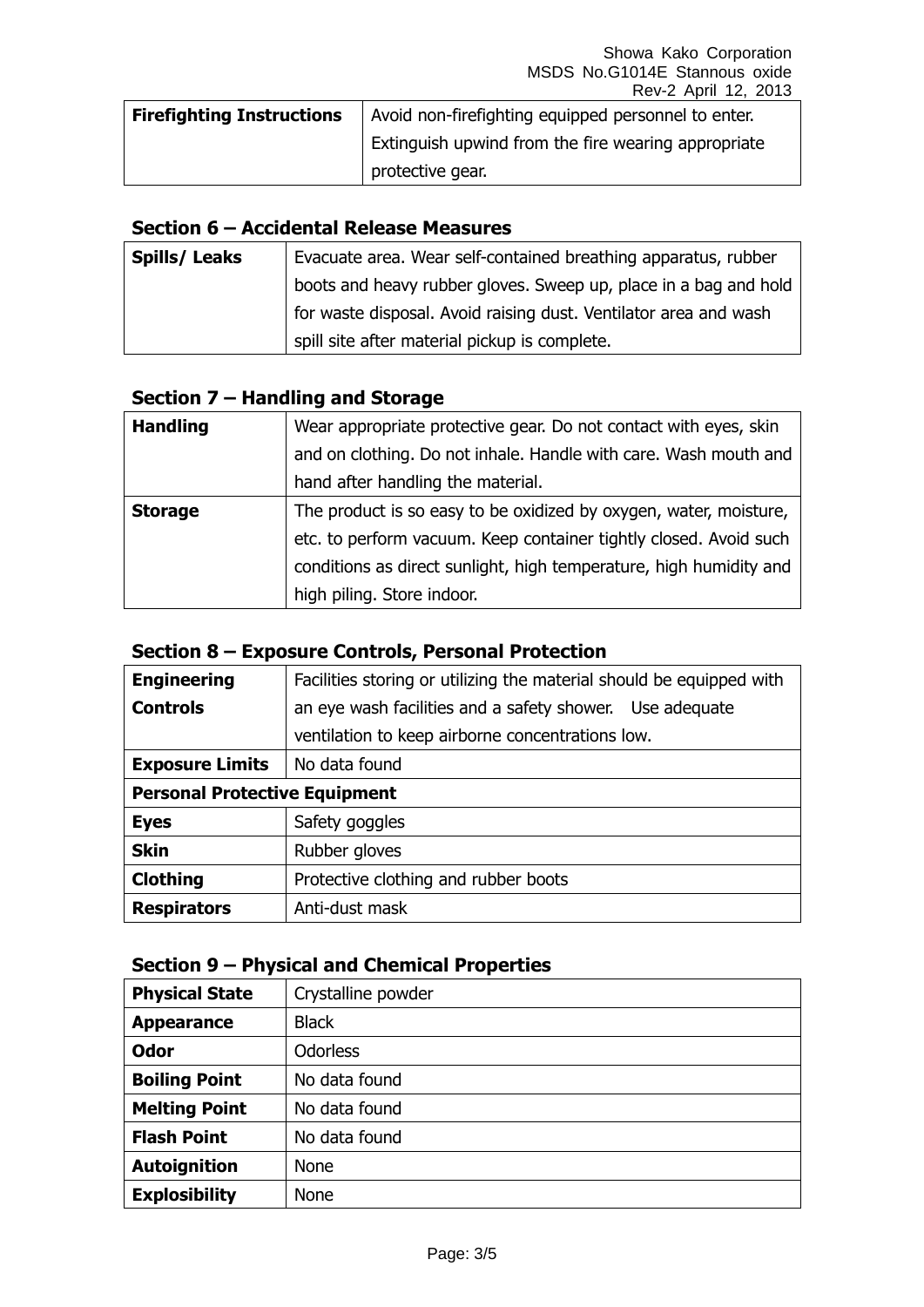| <b>Vapor Pressure</b> | No data found                                                       |  |
|-----------------------|---------------------------------------------------------------------|--|
| <b>Vapor Density</b>  | No data found                                                       |  |
| <b>Solubility</b>     | Insoluble in water. Easily soluble in Hydrochloric acid, soluble in |  |
|                       | dilute sulfuric acid                                                |  |

### **Section 10 – Stability and Reactivity**

| <b>Stability</b>                             | <b>Stable</b>                           |
|----------------------------------------------|-----------------------------------------|
| <b>Conditions to avoid</b>                   | Direct sunlight, high temperature, high |
|                                              | humidity and high piling                |
| <b>Incompatibilities with Other Material</b> | No data found                           |
| <b>Hazardous Decomposition Product</b>       | No data found                           |
| <b>Hazardous Polymerization</b>              | Will not occur                          |

#### **Section 11 – Toxicological information**

| <b>RTECS#</b>               | No data found |
|-----------------------------|---------------|
| <b>LD50/LC50</b>            | No data found |
| Carcinogenicity             | No data found |
| <b>Mutagenicity</b>         | No data found |
| <b>Reproductive Effects</b> | No data found |
| <b>Teratogenicity</b>       | No data found |
| <b>Immunology</b>           | No data found |
| <b>Irritation</b>           | No data found |

#### **Section 12 – Ecological Information**

| <b>Ecotoxicity</b>            | No data found |
|-------------------------------|---------------|
| <b>Environmental Standard</b> | No data found |

#### **Section 13 – Disposal Consideration**

| <b>Disposal Method</b>   | Federal (national), state or local laws and regulations |
|--------------------------|---------------------------------------------------------|
|                          | will determine the proper waste disposal method.        |
| <b>Regulation Method</b> | Federal (national), state or local laws and regulations |

#### **Section 14 – Transport Information**

| <b>Shipping Name</b> | Not applicable |
|----------------------|----------------|
| <b>Hazard Class</b>  | Not applicable |
| UN $#$               | Not applicable |
| <b>Packing Group</b> | Not applicable |

## **Section 15 – Regulatory Information**